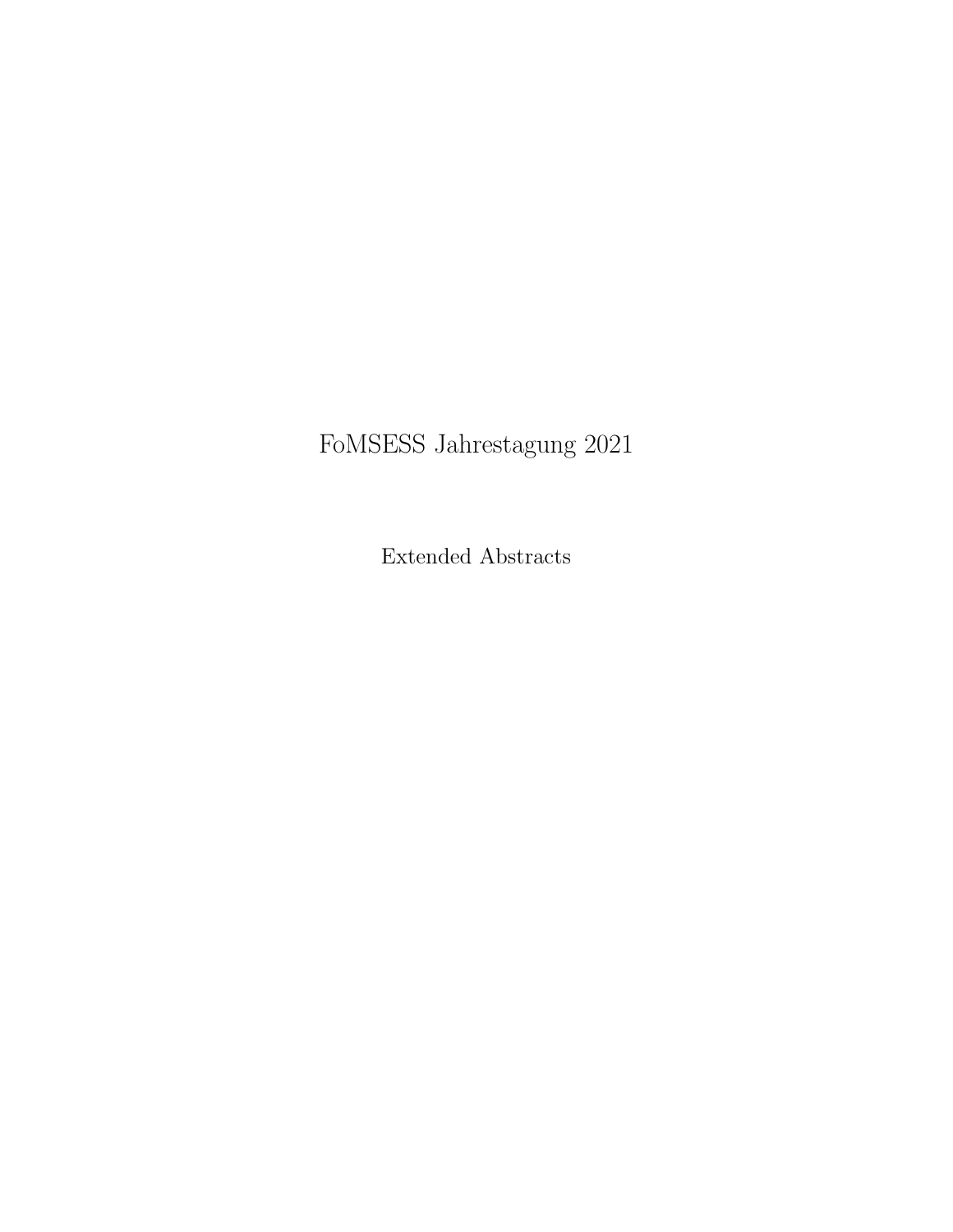Die Fachgruppe FoMSESS<sup>1</sup> im GI-Fachbereich Sicherheit beschäftigt sich mit der Anwendung von Formalen Methoden und Software Engineering in der Entwicklung sicherer Systeme.

In ihren Jahrestreffen bietet die Fachgruppe die Möglichkeit, über aktuelle Forschungsarbeiten zu berichten und zu diskutieren und sich mit Gleichgesinnten zu vernetzen.

Nach dem ersten Online-Jahrestreffen im Jahr 2020 wurde auch das Jahrestreffen 2021 online durchgeführt. Auch diesmal gelang es, zwei Nachmittage mit interessanten Vorträgen und lebhaften Diskussionen zu füllen. Die Vortragenden bekamen auch dieses Jahr die Möglichkeit, Extended Abstracts ihrer Beiträge zu verfassen, um diese auf der FoMSESS-Webseite zu veröffentlichen. Das Ergebnis sehen Sie gerade vor sich.

Viel Spaß beim Lesen!

Zoltan Mann, November 2021

<sup>1</sup>https://fg-fomsess.gi.de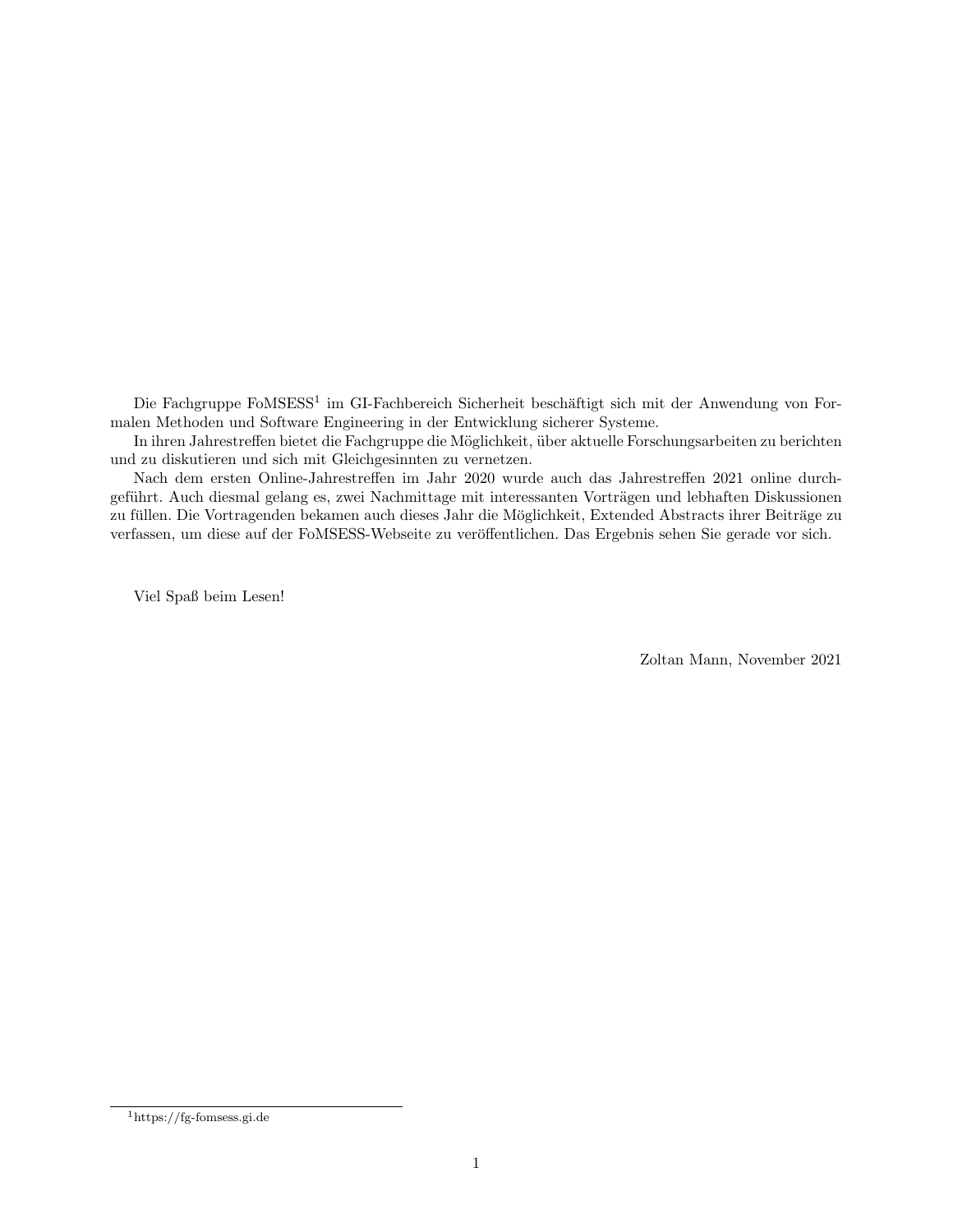## Public Confidence and Internet Voting

Carsten Schürmann Center For Information Security and Trust IT University of Copenhagen Denmark carsten@itu.dk

October 28, 2021

A voting system should not merely report the outcome: it should also provide sufficient evidence to convince reasonable observers that the reported outcome is correct. Many systems, notably paperless DRE machines still in use in US elections, fail this requirement, and for Internet Voting systems it is completely unclear how to implement the requirementat all. Rivest and Wack proposed the principle of software independence (SI) as a guiding principle and requirement for voting systems [2]. In essence, a voting system is SI if its reliance on software is "tamper-evident", that is, if there is a way to detect that material changes were made to the software without inspecting that software. This important notion has so far been formulated only informally.

In my talk, I provide more formal mathematical definitions of SI. This exposes some subtleties and gaps in the original definition, among them: what elements of a system must be trusted for an election or system to be SI, how to formalize "detection" of a change to an election outcome, the fact that SI is with respect to a set of detection mechanisms (which must be legal and practical), the need to limit false alarms, and how SI applies when the social choice function is not deterministic.

This talk is based on joint work with Wojciech Jamroga, Peter Y.A. Ryan, Steve Schneider and Philip B. Stark [1].

- [1] Wojciech Jamroga, Peter Y.A. Ryan, Steve Schneider, Carsten Schürmann, and Philip B. Stark. A declaration of software independence. In Festschrift in honor of Joshua Guttman, 2021. to appear.
- [2] R.L. Rivest and J.P. Wack. On the notion of "software independence" in voting systems (draft version of July 28, 2006). Technical report, Information Technology Laboratory, National Institute of Standards and Technology, 2006.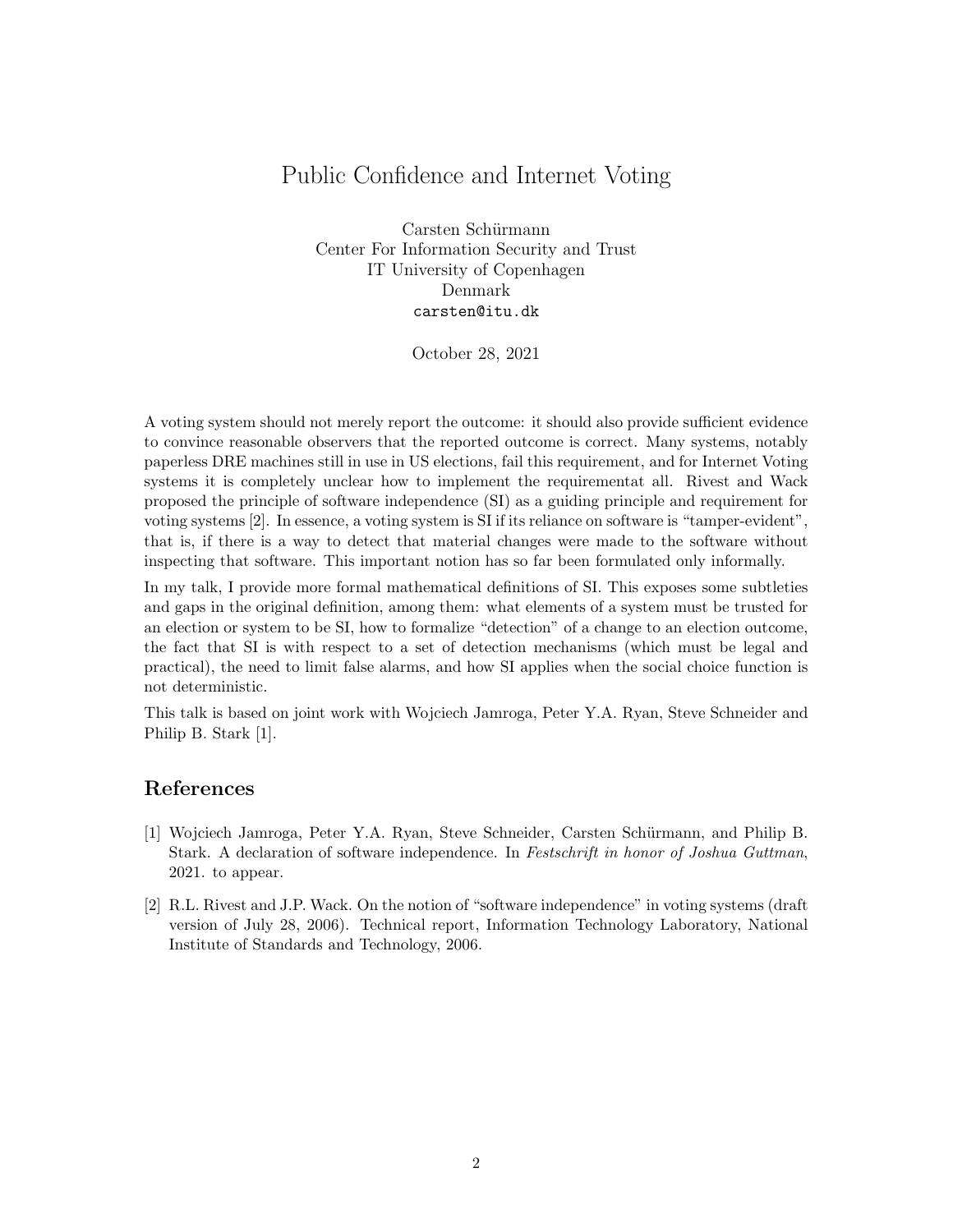## Verified Synthesis and Test of Safety Supervisors in Human-Robot Collaboration – Extended Abstract

Mario Gleirscher, Universität Bremen

October 20, 2021

#### **Abstract**

This extended abstract summarises our ongoing research into a correct-by-construction approach to designing specific discrete-event controllers called *safety supervisors*. The approach has been demonstrated in a human-robot collaboration setting but has the potential to be used in other safetycritical domains where regulations require safety-related devices to be certified before use.

The increased use of artificial intelligence (AI) technologies, particularly machine learning algorithms, in safety-critical automation (i.e., autonomous aerial, ground, and marine vehicles; robotic transportation, logistics, and manufacturing; medical, agricultural, building, and home automation) has vast implications on the modernisation of automatic safety measures used across automation domains. The operation of systems in such domains is, for many reasons, highly regulated, and certification requires the assurance of a conglomerate of critical system properties called *operational safety*. These properties include functional safety in terms of fail-safe properties to be shown of the involved electronic and software-based control systems. Traditionally, the assurance of functional safety focuses on arguing that the nominal behaviour of a system fulfils its specification and, more importantly, potentially dangerous deviations from this specification (i.e., hazardous failures) are covered by safety functions (e.g. safety monitoring, control, and shutdown devices). Technological progress coincides with a regular revision of these functions. Furthermore, increased automation has led to an extension of this assurance strategy, namely to show that the specification of nominal behaviour actually reflects operational safety as understood by domain experts and risk analysts. In domains, such as advanced driver assistance, this aspect of assurance is known as safety of the intended function (SOTIF) and standardised in ISO/PAS 21448 (2019).

Human-robot collaboration is a domain where controllers of robots and machines have to guarantee safety under uncertainty, for example, a high probability of collision freedom, a reduction of impact frequency, or impact force minimisation, while dealing with a complex uncontrollable environment including humans. Modern human-robot collaboration strives for finer-quality interaction between humans and machines as well as more autonomy of the involved robots and other machines to increase the productivity, the complexity of manageable tasks, and the ergonomic division of labour. This development calls for a paradigm shift from the traditional safety monitoring and shutdown philosophy towards a more holistic notion of safety supervision to be delivered by functions of a machine's control system. We speak of these functions as *safety supervisors*. Supervisors can include complex logic—sensing, computation, and actuation, even using AI—to ensure safe optimal collaboration between humans and machines.

Challenging for engineers is the reoccurring question of how one can derive a controller—by design, one that includes a supervisor—such that the nominal or failure behaviour of the controlled process fulfils the requirement of operational safety for that process? Particularly, how can one integrate application control with safety supervision? And, for validation and verification, how does one represent these requirements, that is, the assumptions about the environment as well as the guarantees of the controller?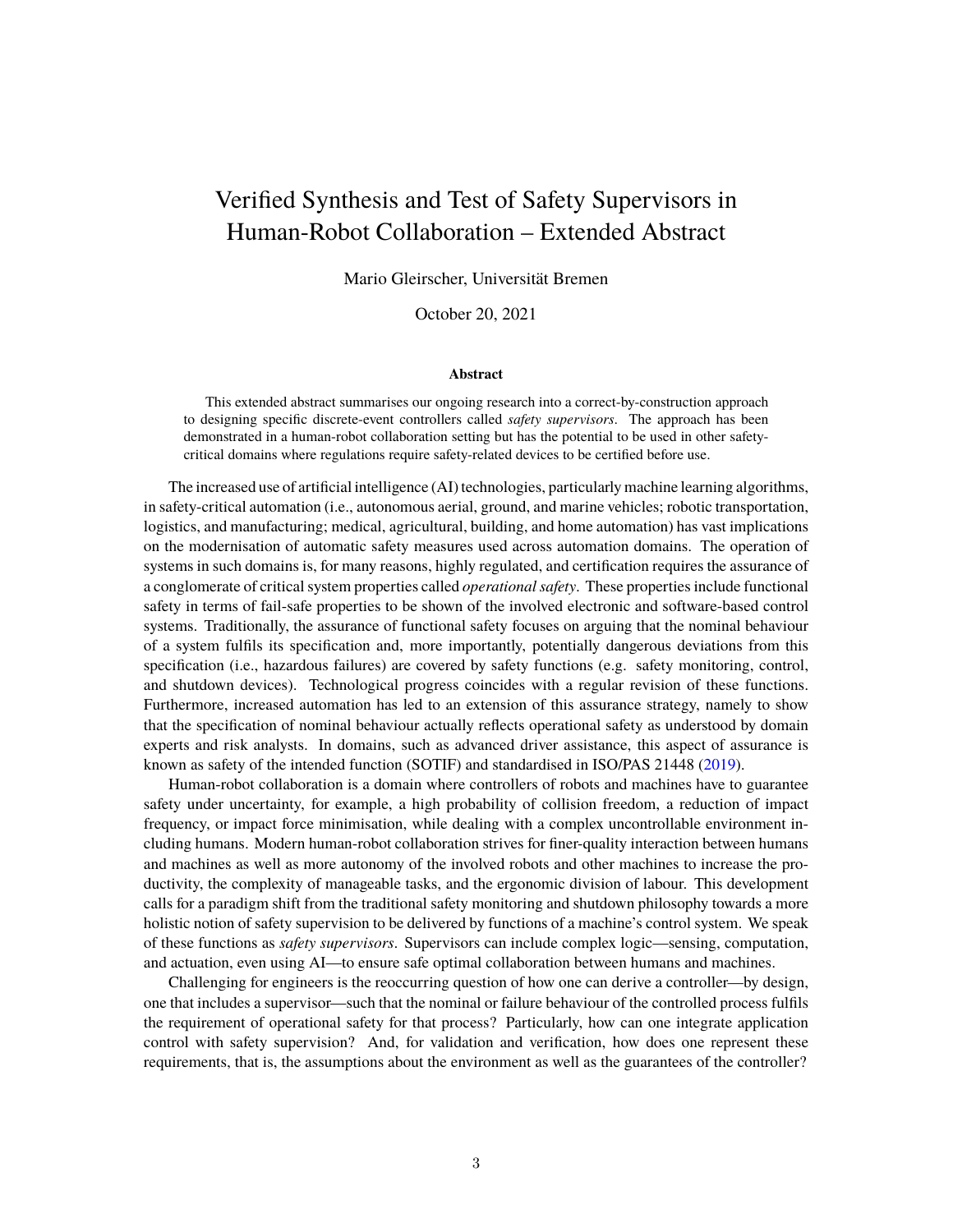Among the numerous ways to do this, we have chosen a stochastic action language and a probabilistic temporal logic to model the process, to specify the requirements, and to describe the controller designs in order to reason about supervisor behaviours in a clean and well-understood way through transition systems. Moreover, based on this framework, we propose a *correct-by-construction approach* including (a) early supervisor validation, (b) verified synthesis of abstract (platform-independent) supervisors, and (c) the generation and verification of concrete (platform-specific) supervisor implementations.

Stage (a) takes advantage of task and risk modelling (Gleirscher, Calinescu, and Woodcock 2021) and applies stochastic model checking for model correctness proofs based on operational safety properties (Gleirscher, Calinescu, Douthwaite, et al. 2021). Stage (b) uses Markov decision process policy synthesis (Gleirscher and Calinescu 2020) for the extraction of an optimal abstract supervisor from a synthesised policy. Stage (c) utilises recent advances in complete conformance testing (Huang et al. 2016) to verify the translation of abstract supervisors into executable supervisor implementations.

One of the advantages of the outlined approach (Gleirscher and Peleska 2021) is that the stages (b) and (c) exhibit a high degree of automation. Hence, during a SOTIF-style assurance, domain experts and verification engineers can focus on the model and requirements validation part while receiving support through model checking. They can, for example, focus on translating regulatory requirements into a complete and non-vacuous set of properties to be checked of the process model. This way, validation rules out common-cause mistakes, a typical weakness of correct-by-construction software engineering approaches. Furthermore, the separation of synthesis into two stages (i.e., (b), automata synthesis and, (c), code generation) allows the abstract supervisor to be kept simple and facilitates efficient synthesis in more complex applications. This separation also provides freedom for code generation with manually crafted (interface) refinements needed for the integration into potentially several desired control platforms. Error possibilities coming along with this freedom can then be uncovered by complete conformance testing (Huang et al. 2016), given the assumptions for this form of testing hold (i.e., abstract and concrete controllers have the same number of control states; inputs to the concrete controller form equivalence classes modulo an isomorphism to the inputs of the abstract controller). A successfully tested conformance then *proves*—by establishing observational equivalence between abstract and concrete supervisors—that the translation from a valid model has resulted in a correct supervisor implementation.

In our previous research, we have demonstrated a preliminary version of this approach in the context of a case study on human-robot collaboration in manufacturing (Gleirscher, Calinescu, Douthwaite, et al. 2021; Gleirscher and Peleska 2021). We are convinced that the outlined approach is generic enough to be useful in many other AI-driven and safety-critical application domains as well.

- Huang, Wen-ling and Jan Peleska (Nov. 2016). "Complete model-based equivalence class testing for nondeterministic systems". In: *Form Asp Comput* 29.2, pp. 335–364. poi: 10.1007/s00165-016-0402-2.
- ISO/PAS 21448 (2019). *Road vehicles Safety of the intended functionality (SOTIF)*. Standard. International Standards Organisation. url: https://www.iso.org/standard/70939.html.
- Gleirscher, Mario and Radu Calinescu (2020). "Safety Controller Synthesis for Collaborative Robots". In: *Engineering of Complex Computer Systems (ICECCS), 25th Int. Conf., Singapore*. Ed. by Yi Li and Alan Liew. ACM, pp. 83–92. doi: 10.1109/ICECCS51672.2020.00017. arXiv: 2007.03340 [cs.RO cs.SE cs.SY eess.SY].
- Gleirscher, Mario, Radu Calinescu, James Douthwaite, et al. (2021). *Verified Synthesis of Optimal Safety Controllers for Human-Robot Collaboration*. Working paper arXiv:abs/2106.06604. U York, U Sheffield, and U Bremen. arXiv: 2106.06604 [cs.RO cs.SE].
- Gleirscher, Mario, Radu Calinescu, and Jim Woodcock (2021). "Risk Structures: A Design Algebra for Risk-Aware Machines". In: *Form Asp Comput* 33., pp. 763–802. doi: 10.1007/s00165-021-00545-4. arXiv: 1904.10386 [cs.SE].
- Gleirscher, Mario and Jan Peleska (2021). "Complete Test of Synthesised Safety Supervisors for Robots and Autonomous Systems". In: *Formal Methods for Autonomous Systems (FMAS), 3rd Workshop*. Ed. by Matt Luckuck and Marie Farrell. Vol. 348. EPTCS, pp. 101–109. doi: 10.4204/EPTCS.348.7.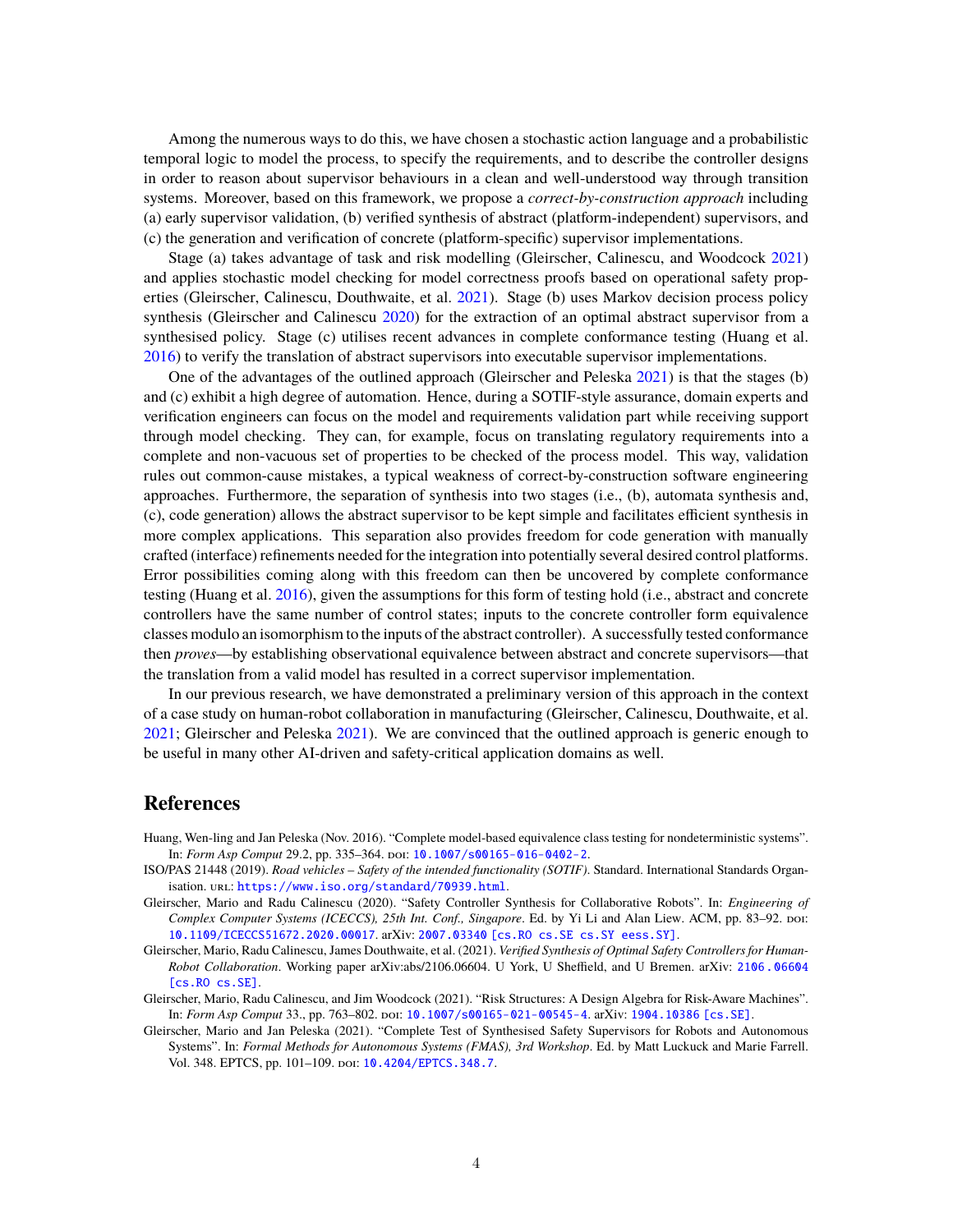## Tally-Hiding Verifiable E-Voting

Ralf Küsters University of Stuttgart ralf.kuesters@sec.uni-stuttgart.de

Abstract. Modern electronic voting systems (e-voting systems) are designed to provide not only vote privacy but also (end-to-end) verifiability. Several verifiable e-voting systems have been proposed in the literature, with Helios being one of the most prominent ones. Almost all such systems, however, reveal not just the voting result but also the full tally, consisting of the exact number of votes per candidate or even all single votes. There are several situations where this is undesirable. For example, in elections with only a few voters (e.g., boardroom or jury votings), revealing the complete tally leads to a low privacy level, possibly deterring voters from voting for their actual preference. In other cases, revealing the complete tally might unnecessarily embarrass some candidates. Often, the voting result merely consists of a single winner or a ranking of candidates, so revealing only this information but not the complete tally is sufficient. This property is called tally-hiding and it offers completely new options for e-voting.

In this talk, I will cover some of the main security properties modern e-voting system should satisfy and discuss their sometimes surprising relationships. I will also present the first provably secure verifiable and tally-hiding e-voting system, called Ordinios [1,2]. Finally, I will briefly discuss the formal analysis of such and other e-voting systems.

This work was in part funded by the Deutsche Forschungsgemeinschaft (DFG) KU 1434/11-1 and the Center for Integrated Quantum Science and Technology (IQST).

- 1. R. Küsters, J. Liedtke, J. Müller, D. Rausch, and A. Vogt, "Ordinos: A Verifiable Tally-Hiding E-Voting System," in EuroS&P 2020. IEEE, 2020, pp. 216-235.
- 2. F. Hertel, N. Huber, J. Kittelberger, R. Kuesters, J. Liedtke, and D. Rausch, "Extending the Tally-Hiding Ordinos System: Implementations for Borda, Hare-Niemeyer, Condorcet, and Instant-Runoff Voting," in Electronic Voting - Sixth International Joint Conference on Electronic Voting, 5 – 8 October 2021, Online, Proceedings, 2021.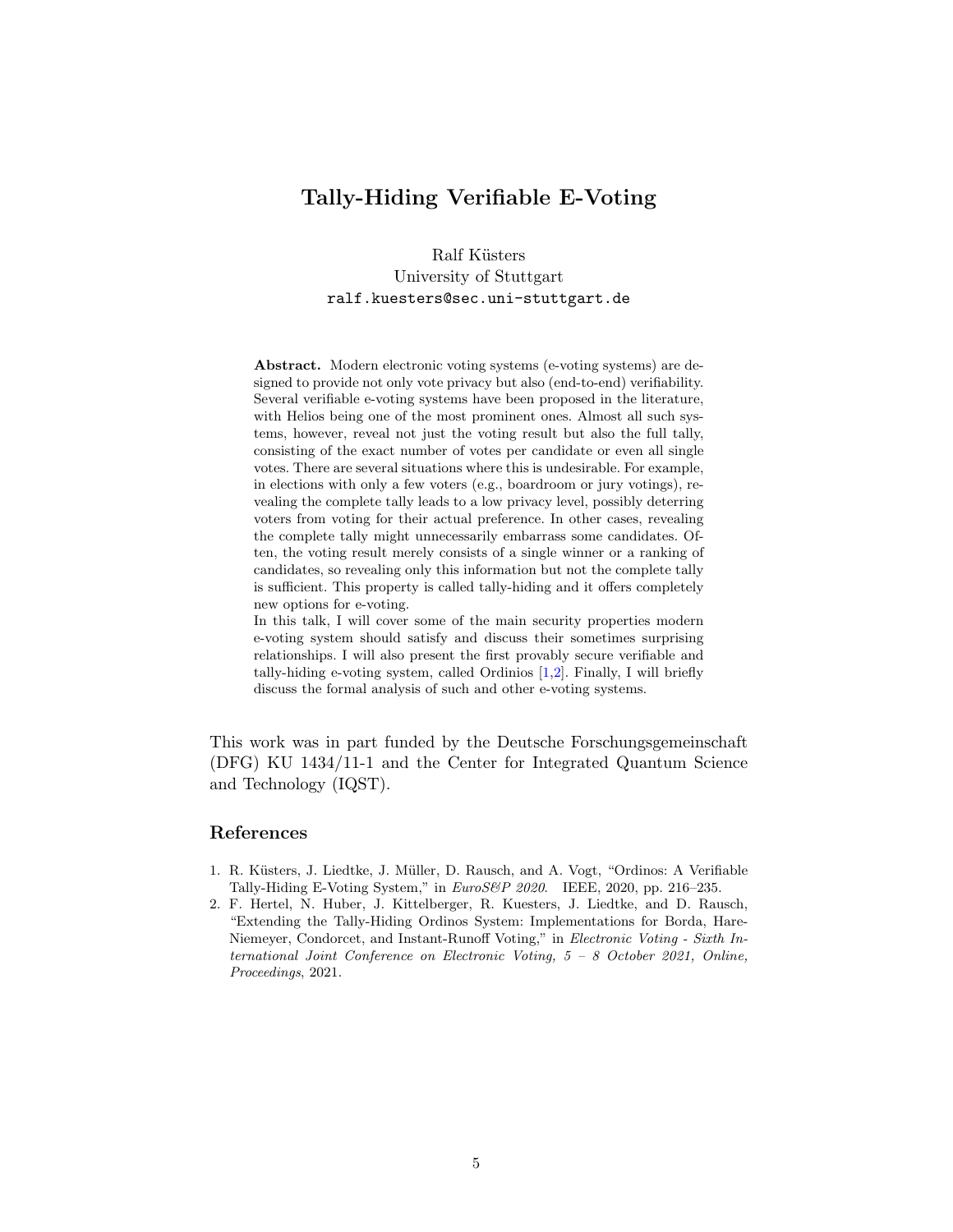## Hyperion: An Enhanced Version of the Selene End-to-End Verifiable Voting Scheme

Peter Y. A. Ryan<sup>1</sup>, Simon Rastikian<sup>2</sup>, and Peter B. Rønne<sup>1</sup>

<sup>1</sup> University of Luxembourg, Esch-sur-Alzette, Luxembourg peter.ryan@uni.lu, peter.roenne@gmail.com  $2\,$  École Normale Supérieure, Paris, France simon.rastikian@ens.fr

"Everything should be made as simple as possible, but no simpler."

— A. Einstein

Introduction We present a novel, end-to-end verifiable scheme, Hyperion, inspired by the Selene scheme [1], which similarly provides highly transparent verification: voters check their vote directly in plaintext in the tally. It has a number of advantages including eliminating the tracker collision threats in Selene, indeed our construction does not need trackers for verification. The new scheme should give voters a greater sense of privacy.

In the original Selene, vote/tracker pairs are revealed in the tally on the Bulletin Board. Voters are later notified of their tracker: by providing them with a private "alpha" term which along with their private, trapdoor key, opens their commitment to reveal their tracker. As long as the trackers remain private and deniable ballot privacy is preserved. However, some voters, understandably, find the public posting of the trackers alongside the votes troubling. Furthermore, Selene suffers from the possibility of a coercer claiming that the alternate tracker proffered by a coerced voter is their own.

Hyperion, by contrast, does not publicly reveal trackers, indeed, we can do away entirely with trackers. Instead, the voter identifies her vote in the tally by identifying the commitment which, along with her "alpha" term and her trapdoor key opens to a constant, e.g. the identity 1. This is rather like identifying your house by finding the door that opens to your key. This is still deniable, but the mechanism is now different: a coerced voter identifies a commitment paired with the coercer's required vote and, if necessary, computes using her trapdoor secret key, the fake alpha term that opens this to 1.

At first glance this seems to counter the tracker collision threat, but we have just shifted the problem: now the coercer might claim that the commitment the voter points to is theirs. To counter this we propose a further innovation: each voter gets an individual view of Bulletin Board BB. Each view is veifiably derived from the BB with its own, independent shuffling. Thus the rows and betas appear in a different form and order for each voter, so even a shouldersurfing coercer cannot identify his beta in the voter's view.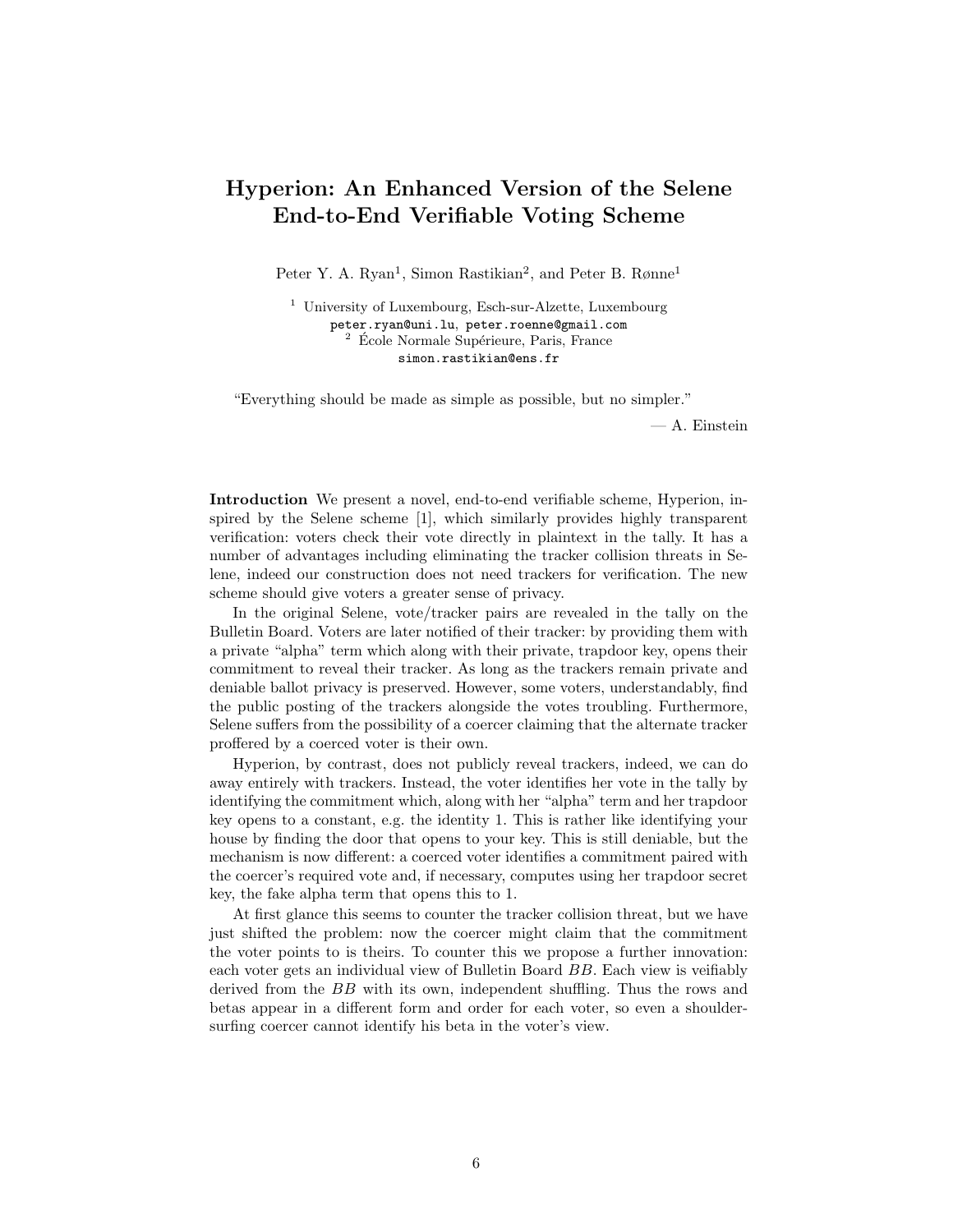**The Setup** Signing keys for the voters,  $PK_i$  are published on the master bulletin board, one row per voter. For voter  $V_i$  trapdoor keys,  $x_i$  and  $h_i := g^{x_i}$ , are generated by the voter's app and  $h_i$  is registered along with the casting of the vote, along with suitable  $ZK$  proofs of knowledge of  $x_i$ .

Voting Voting is much as in Selene:  $V_i$  sends an encryption of her vote with the associated plaintext awareness and well-formedness proofs, and her public trapdoor key  $h_i$  along with ZK proofs of knowledge of  $x_i$ . We denote the concatenation of these proofs by  $\Pi_i$ . This is signed and posted to the master  $BB$  $a$ gainst P $K_i$ :

 $PK_i$ , Sign<sub>i</sub>({Vote<sub>i</sub>},  $h_i$ ,  $\Pi_i$ )

Tellers now generate the analogues of the alpha and beta terms of Selene: each trapdoor public key  $h_i$  is raised to a fresh, secret random  $r_i$ . The corresponding (pre-)alpha term  $g^{r_i}$  is kept secret for the moment by the tellers:

$$
PK_i, Sign_i({\lbrace \text{Vote}_i \rbrace}, h_i, \Pi_i), h_i^{r_i}
$$

Tallying On the BB, ballots with valid signatures and proofs are identified and for these we extract the encrypted votes and beta commitments:

$$
(\{\mathrm{Vote_j}\},\ h^{r_j}_j)
$$

These are now put through verifiable, hybrid, parallel mixes: the vote terms are subjected to a conventional re-encryption mix, but the commitment terms are subjected to an "exponentiation" mix: all raised to a common, secret exponent s. Such mixes can be implemented using Verificatum in suitable modes, [2]. Finally, the votes are verifiable decrypted outputting:

$$
(\text{Vote}_j, h_j^{r_j \cdot s})
$$

The rows are now sorted to group votes for the same candidate together. For  $V_i$  we now create an individual view by applying a further parallel mix, but here we just permute and re-randomise within the candidate groups. For each voter there will be a different, independent common exponent  $s_i$  for the exponentiation mix of the commitment terms:

$$
(\text{Vote}_j,~(h^{r_j}_j)^{s \cdot s_j})
$$

The mix tellers keep secret for now the "alpha" terms:  $\alpha_i = g^{r_i \cdot s \cdot s_i}$ .

Note that the commitment terms are not opened or decrypted, thus the plaintext votes appear paired with cryptographic blobs.

At notification time,  $\alpha_i$  is sent to  $V_i$  who raises this to  $x_i$  and finds the match among the beta terms in her view, so identifying her vote. In the event of  $\alpha$  coercion,  $V_i$  identifies a row containing the coercer's required vote and computes the alpha which, when raised to  $x_i$ , matches the beta in this row.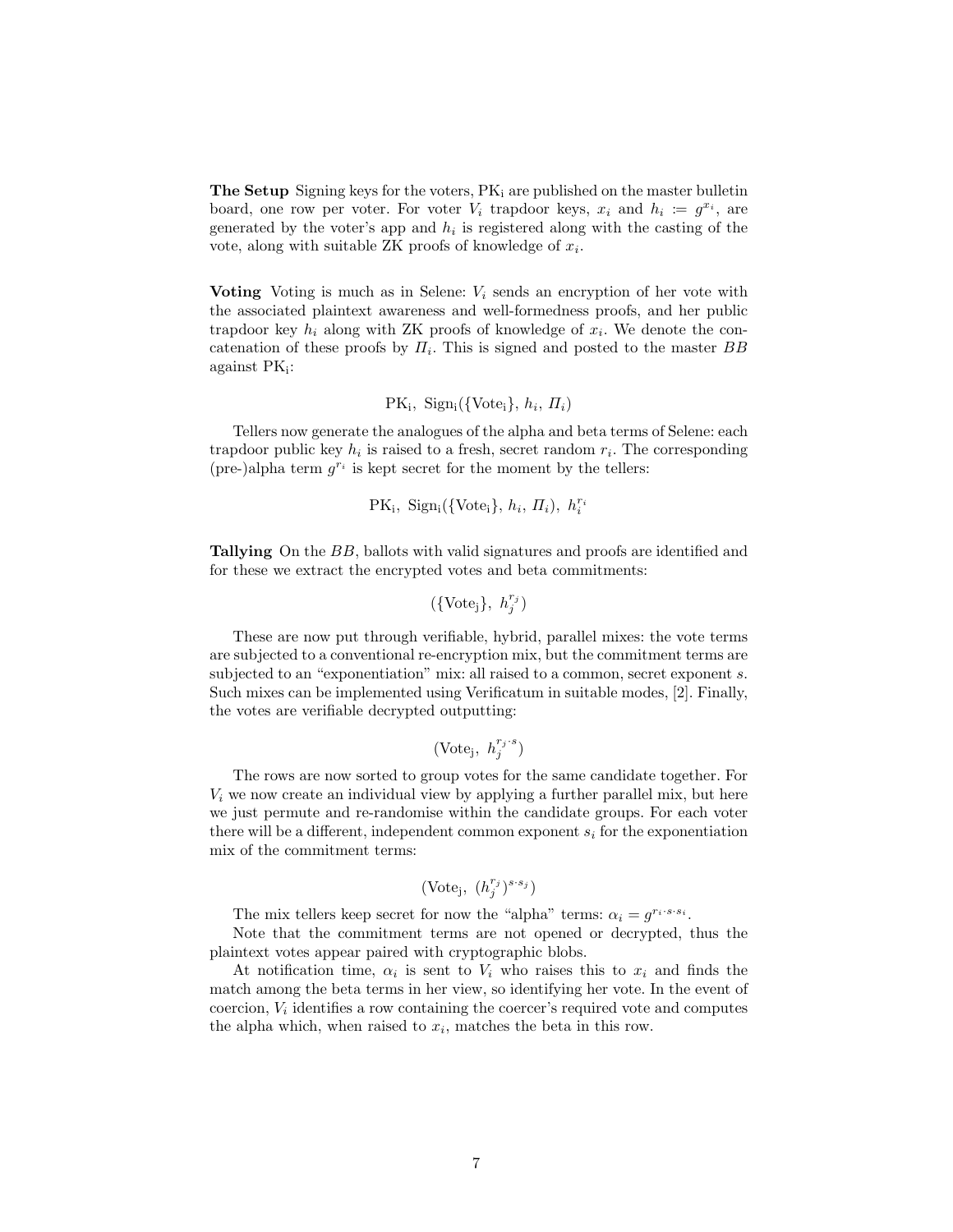Discussion We note that the individual views are only necessary if we want to fully counter the tracker/commitment collision problem and render the scheme fully coercion resistant. Even without the individual views the scheme provides the same guarantees as Selene (e.g. receipt-freeness and coercion mitigation). It is significantly simpler and provides a greater sense of privacy than Selene.

We can in fact retain trackers in our construction, and this may inspire a greater sense of assurance in the verification. In this case, we assign trackers in the setup phase, as in Selene. Now a coerced voter computes a fake alpha that opens the alternative beta to her own tracker, i.e., no need to identify a fake tracker. Furthermore, the association of trackers with voters can now be made public! This allows universal verification that all the trackers are distinct. Note that in this construction each voter only see their own tracker in their own view. Nowhere are all the trackers displayed alongside the votes, so the privacy concerns of Selene do not arise.

Conclusions We have outlined Hyperion, a new scheme, with three variants, that provides voters with a similarly direct, intuitive way to verify that their votes are correctly included in the tally. It is conceptually much simpler than Selene and avoids the tracker collision threats, indeed we can do away with trackers altogether. Furthermore, voters should feel more comfortable with this scheme as it does not involve the public posting of tracker/vote pairs.

Achieving full coercion resistance comes at the cost of introducing individual views for each voter, but this should give voters a greater sense of privacy. The individual boards may be better suited for smaller elections, where the collision threat is more troublesome. The construction without individual boards, may be useful for large elections where the collision problem is anyway less important, or contexts in which coercion threats are deemed mild, e.g. boardroom voting. We have also described a variant that retains the trackers, but having the remarkable property that now voters do not need to identify a fake tracker, and indeed the voter/tracker association can be made public (inter alia demonstrating that each voter gets a unique tracker).

We stress though that the integrity of the voters' verification checks relies on their secret trapdoor key not being compromised. We do not therefore recommend that Hyperion be used for critical, binding elections.

Full details of the constructions and proofs will appear in the full version of this paper. The authors acknowledge support of the Luxembourg National Research Fund and the Research Council of Norway for the joint project SURCVS.

- 1. Peter Y A Ryan, Peter B Rønne, and Vincenzo Iovino. Selene: Voting with transparent verifiability and coercion-mitigation. In International Conference on Financial Cryptography and Data Security, pages 176–192. Springer, 2016.
- 2. Douglas Wikström. Blackbox constructions from mix-nets. Cryptology ePrint Archive, Report 2019/995, 2019. https://eprint.iacr.org/2019/995.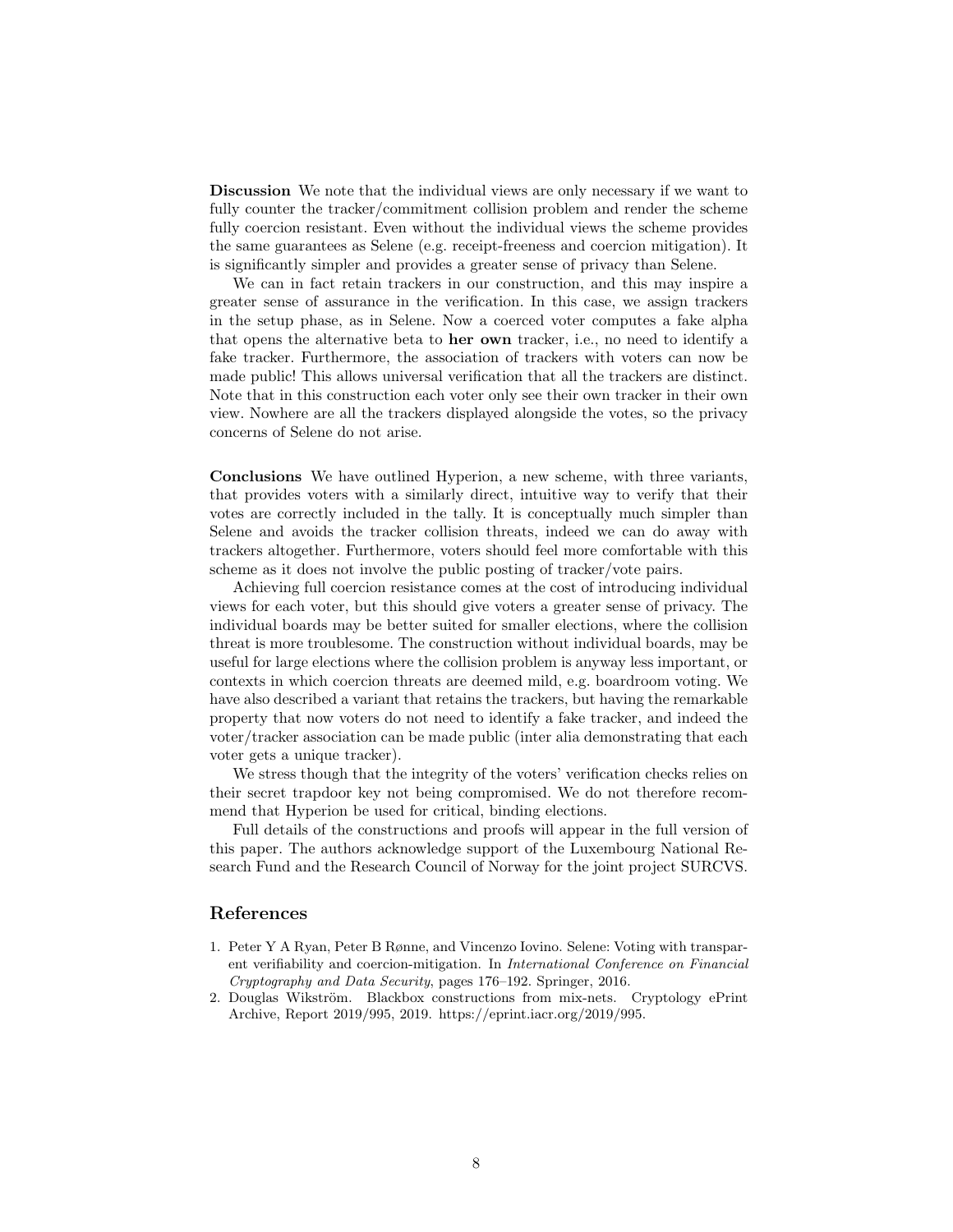## **Modular Construction of Verified Voting Rules Extended Abstract**

#### Michael Kirsten<sup>D</sup>

KASTEL, Karlsruhe Institute of Technology (KIT), Karlsruhe, Germany kirsten@kit.edu

**Abstract.** Voting rules aggregate multiple individual preferences in order to make collective decisions. Commonly, these mechanisms are expected to respect a multitude of different fairness and reliability properties, e.g., to ensure that each voter's ballot accounts for the same proportion of the elected alternatives, or that a voter cannot change the election outcome in her favor by insincerely filling out her ballot. In this talk, I present a formal and systematic approach for the flexible and verified synthesis of voting rules from composable core modules to respect such properties by construction. Formal composition rules guarantee resulting properties from properties of the individual components, which are of generic nature to be reused for various voting rules. We provide a prototypical logic-based implementation with proofs for a selected set of structures and composition rules within the theorem prover Isabelle/HOL and a Prolog-based extension for automatic synthesis of voting rules and the corresponding proofs.

#### **1 Introduction**

In an election, voters cast ballots to express individual preferences about eligible alternatives. From these preferences, a collective decision, i.e., a set of elected alternatives, is determined using a *voting rule*. Voting rules are commonly designed to meet various expectations for fairness and reliability, but no single general rule caters for every requirement, and every rule shows paradoxical behavior for some situation [1]. The *axiomatic method* permits the analysis of desired behavior by comparing and characterizing voting rules via rigorous guarantees in the form of formal properties. Designing voting rules towards such properties is generally challenging as their trade-off is inherently difficult and error-prone.

**Contribution.** We present an approach for the systematic and formal design of voting rules from compact composable modules with formal properties guaranteed by construction. This work gives the core component type and compositional structures, e.g., for sequential, parallel and loop composition, and illustrates how composition rules formally establish common social choice properties. Using a Prolog-based search, we exploit the simple and rigid module structures and devise an automated pipeline that produces executable software and Isabelle proofs given the desired properties.

With the exception of the Prolog-based and automated synthesis, this and the following parts are heavily based on two previous works [5, 6].

#### **2 Property-Oriented Composition of Voting Rules**

**Electoral Modules.** The foundation of our approach are *electoral modules*, a generalization of voting rules. Voting rules elect a set of alternatives from a profile, i.e., a sequence of ranked ballots, and a nonempty set of alternatives  $A$ . Electoral modules are more general as they do not need to make final decisions, but instead partition A into *elected*, *rejected* and *deferred* alternatives. Hence, if an electoral module always produces a nonempty set of elected alternatives  $A_{elected}$ , it directly induces a voting rule which elects  $A_{elected}$ .

**Compositional Structures.** Our approach's core structures are *sequential*, *parallel* and *loop composition*, as well as the *revision* of decisions by prior modules. When composing two electoral modules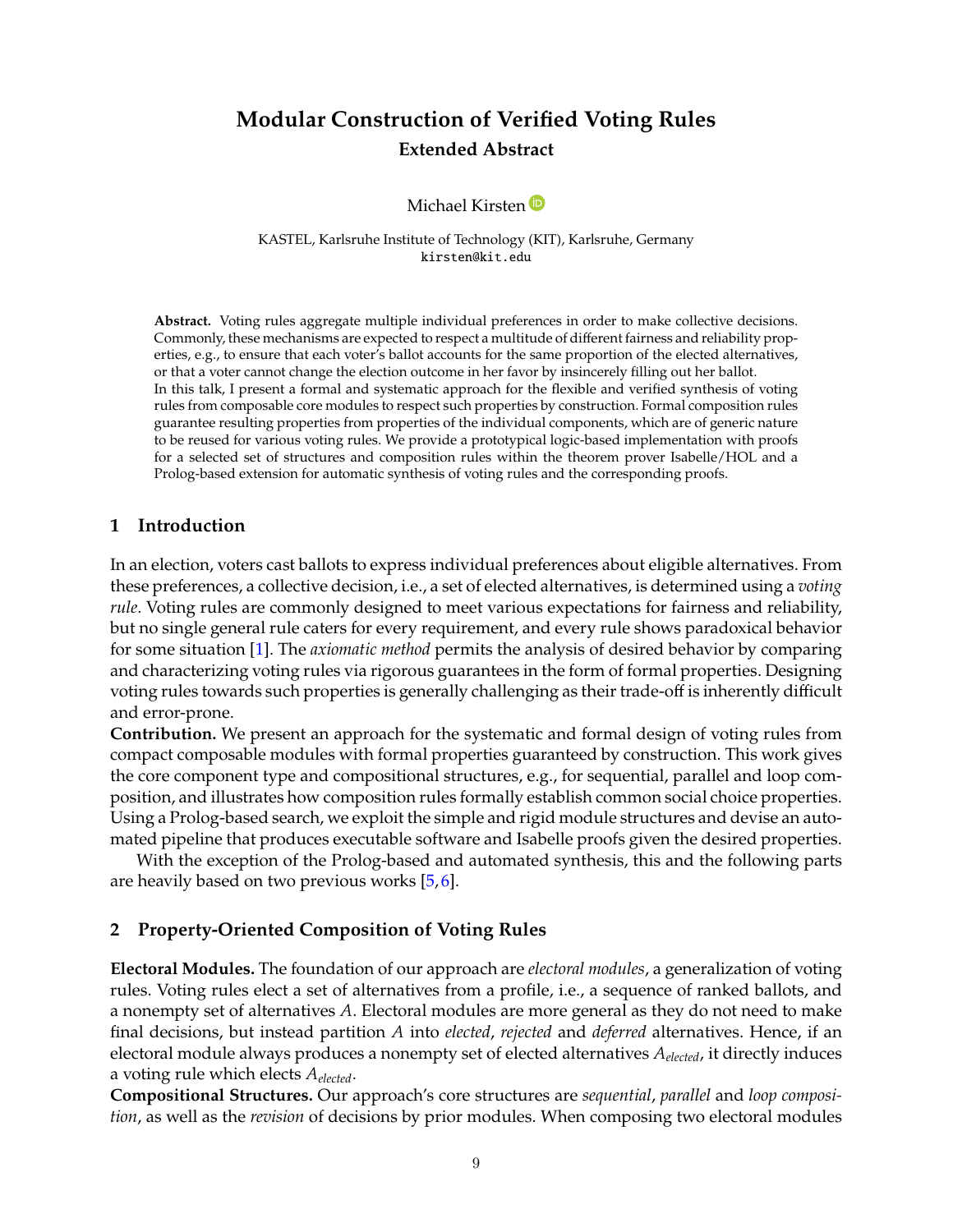$m \triangleright n$  sequentially, the second module  $n$  only decides on alternatives which  $m$  defers and cannot reduce the alternatives already elected or rejected. A parallel composition  $m||_a n$  delegates the two set-triples of *m* and *n* to an *aggregator a*, another component type which combines two such triples into one triple. Moreover, we may revise choices from prior modules and defer them for further decisions using a revision structure  $\downarrow$ . Finally, a loop composition  $m \circ f$  reiterates a module  $m$ sequentially until either *m's* iteration reaches a fixed point, or a *termination condition t* holds, i.e., a component type which is simply a predicate on a triple of sets of alternatives.

**A Simple Example.** The well-known *Baldwin's rule* [2] can be sequentially composed with a loop structure of a module eliminating the alternative with the lowest Borda score and terminating when only one alternative remains, and a module which elects all deferred alternatives. This construction directly establishes, e.g., the Pareto property and Condorcet consistency as the loop may never reject a Condorcet winner and always rejects Pareto-dominated alternatives.

### **3 Automated Synthesis for Trusted and Executable Voting Rules**

**A Component Library.** Given our simple and rigid module structure, we devised components and composition rules for various well-known voting rules, including representative examples for Condorcet and scoring rules, as well as filtering modules that are useful for the prominent class of knockout tournaments. We implemented this library within Isabelle/HOL together with selected composition rules that enable proofs for social choice properties such as the Condorcet criterion, monotonicity, homogeneity, reinforcement, and anonymity.

**Translation to Prolog and Automated Search.** Consequently, we take the type information, assumptions and proved lemmas from functions and theorems of the Isabelle code and translate it to simple Prolog formulas. Using the built-in Prolog search, this yields a decidable program that, given the desired social choice properties, produces voting rule compositions for which the properties are fulfilled.

**Automated Synthesis of Voting Rules.** We can, moreover, play this back to our Isabelle code in order to verify the obtained composition directly within Isabelle. Besides a readable Isabelle proof, given that the modules and structures themselves are comparatively simple, we can also use Isabelle to generate verified and executable programs [9], e.g., in the form of Scala code, for the found composition. With a few more optimizations to the Prolog search algorithm, we end up with a flexible pipeline that, given the desired properties in higher-order logic, uses the rules, components, and structures in the Isabelle framework, builds a synthesis tool with executable code and a trustworthy proof that the synthesis is correct.

#### **4 Related Work and Conclusion**

**Related Work.** Our electoral modules are based on less-formal components for hierarchical electoral systems from [4]. Other work designs voting rules less modularly for statistically guaranteeing social choice properties by machine learning [10]. Prior modular approaches target verification [7] or declarative combinations of voting rules [3], but ignore social choice properties. Specific compositional structures as presented in [8] are readily expressible by our structures.

**Conclusion.** Our approach enables flexible and intuitive compositions of voting rules from a small number of structures with precise and general interfaces, easily extended with further modules. This allows to formally establish common social choice properties from given component properties by rigorous composition rules. With our Prolog-based extension, we obtain a powerful automated synthesis tool that gives us verified program code that implements a voting rule which fulfills the queried social choice properties.